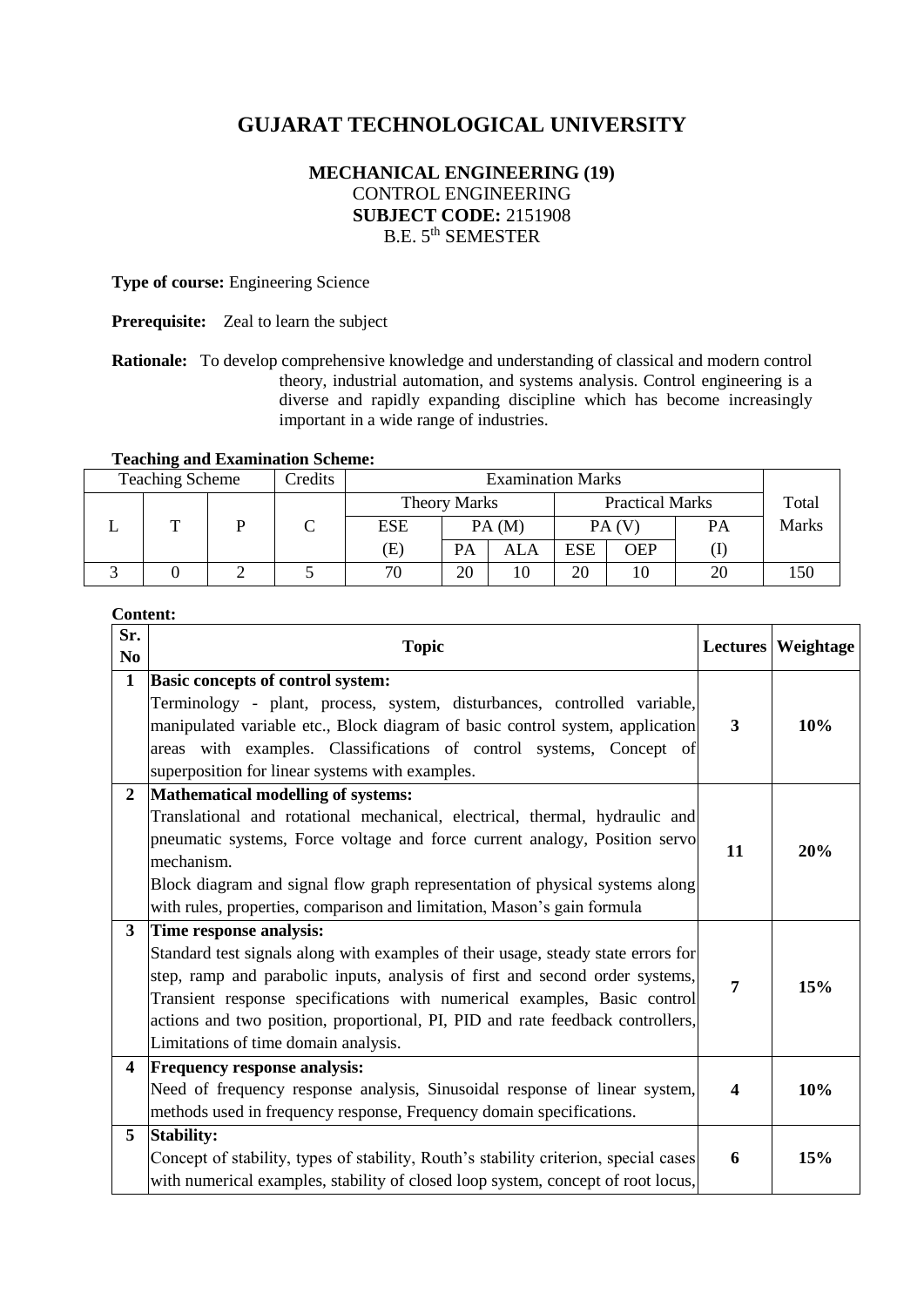|                | open loop and closed loop transfer poles, step by step procedure for root loci,<br>numerical examples                                                                                                                                                                               |                  |     |
|----------------|-------------------------------------------------------------------------------------------------------------------------------------------------------------------------------------------------------------------------------------------------------------------------------------|------------------|-----|
| 6              | Hydraulic control system:                                                                                                                                                                                                                                                           |                  |     |
|                | Basic elements of hydraulic circuit, Principle used in hydraulic circuit, Sources<br>of hydraulic power, Integral, Derivative, PD $\&$ PID controller with its transfer<br>function, Comparison between hydraulic and electrical control system.                                    | 5                | 10% |
| $7\phantom{.}$ | Pneumatic control system:<br>Basic elements of pneumatic circuit, Difference between pneumatic and<br>hydraulic control systems, Force balance and force distance type controllers,<br>Nozzle-flapper amplifier, PD, PI and PID control system along with its transfer<br>function. | $\boldsymbol{4}$ | 10% |
| 8              | State space analysis:<br>State space representation, state variables, state, state vector, state space,<br>formulation of state space equations for mechanical and electrical systems,<br>advantages over classical technique.                                                      | 3                | 10% |

# **Course Outcome:**

On completion of this course students will:

- 1. Understand the methodology for modelling dynamic systems with concept of stability
- 2. Know the transfer function, signal flow graph representation of linear systems & their controlling actions
- 3. Understand concept of time, frequency response as well as concept of state-space models and their relation to frequency domain models
- 4. Control system of hydraulic and pneumatic system

## **Suggested Specification table with Marks (Theory):**

| <b>Distribution of Theory Marks</b> |        |         |         |         |         |  |  |  |
|-------------------------------------|--------|---------|---------|---------|---------|--|--|--|
| R Level                             | Level) | A Level | N Level | E Level | C Level |  |  |  |
| 10                                  | 13     | 15      |         | 10      | 10      |  |  |  |

**Legends: R: Remembrance; U: Understanding; A: Application, N: Analyze and E: Evaluate C: Create and above Levels (Revised Bloom's Taxonomy)**

Note: This specification table shall be treated as a general guideline for students and teachers. The actual distribution of marks in the question paper may vary slightly from above table

## **References:**

- 1. Modern control theory, Katsuhiko Ogata, Pearson Education International, Fifth edition.
- 2. Control system engineering, Norman S Nise, John Wiley & Sons, Inc., Sixth edition
- 3. Modern control systems, Richard C. Dorf, Robert H Bishop, Pearson Education International, Twelfth edition.
- 4. Automatic control systems, Farid Golnaraghi, Benjamin C Kuo, John Wiley & Sons, Inc., Nineth edition
- 5. J.Nagrath and M.Gopal," Control System Engineering", New Age International Publishers, 5th Edition, 2007

## **List of Experiments:**

1. Development of block diagram of various physical systems given by instructor ex. Toster system, watt governor etc.